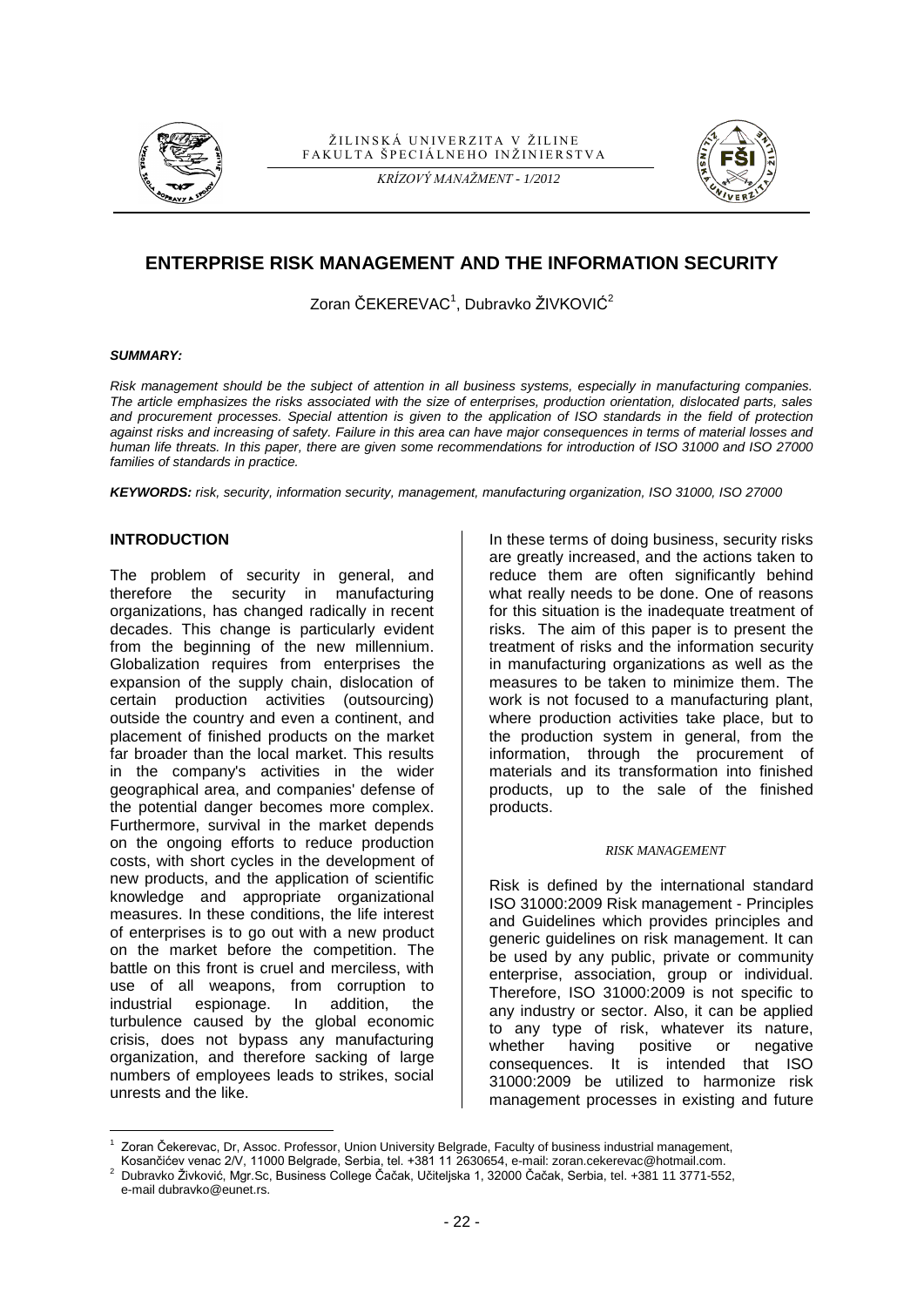standards. It provides a common approach in support of standards dealing with specific risks and/or sectors, and does not replace those standards. ISO/IEC 31000:2009 is not intended for the purpose of certification. [1]

Standard ISO 31000:2009 is followed by two publications:

- ISO 31010:2009 Risk assessment techniques,
- ISO Guide 73:2009 Risk management glossary.

ISO/IEC 31010:2009 is a dual logo ISO/IEC supporting standard for ISO 31000 and provides guidance on selection and application of systematic techniques for risk assessment. The purpose of this standard is to be applicable in the broader context, in large and small business systems, in production, but also in other areas (economy, health, information technology, insurance, finance, etc.). [2]

There are many definitions of risk. In this paper is mentioned the one given in the ISO Guide 73:2009 [3]. In this dictionary risk is defined as the effect of uncertainty on objectives (business system). Uncertainty includes events that may but also may not happen, and also uncertainty caused by lack of information or inaccuracy or ambiguity in communication. The uncertainty includes both positive and negative effects on the aims. This definition indicates that the risk implicitly has a stochastic nature, that it has its probability of occurrence and its degree of impacts to the objectives.

Risk management includes the processes related to identifying, analyzing and treating risk [1]. It is one of the most effective mechanisms to protect people and property in productive enterprises.

Risks can be classified into three groups:

- *Known risks*  risks whose existence and whose effects are known (e.g. driving a car whose registration has expired, for which the penalty is defined in the appropriate amount).
- *Unknown / known risks* risks whose existence is known, but whose effects are not (e.g. driving of unregistered vehicles close to the traffic policeman who checks the driving documents).
- *Unknown/unknown risks –* risks for whose existence and effects data are currently not available (e.g. when one forgets to extend the car registration and drives after the expiration of the registration).

Of course, it is not possible to predict and plan actions for all the potential risks of manufacturing companies, but for that reason, those which are the most likely and most critical should be identified, and brought to acceptable levels at reasonable cost.

Risk management of production systems is achieved through the following steps:

- *Identification –* the risk has been identified but not yet evaluated according the effects of the domain of action, scope and urgency.
- *Assessment* the risk is measured and its priority is determined based on its importance and urgency.
- *Answer* for all risks are foreseen appropriate actions ranging from acceptance of risk to the development of appropriate procedures to avoid or reduce risk.
- *Documenting* the previous steps have to be documented to show the process of the decision making to transfer the acquired knowledge into the future projects.

Risk management process has a permanent character, because some risks are permanent, others have a limited duration, some transforms from concealed to the recognizable state, etc. It should be noted that the risk is higher in the initial stages of production activities, and that lowers towards the end of the activity.

There are three standard ways of treating the risk, and which of them will be implemented depends on the cost to risk ratio of each particular risk:

- *Avoidance*  the elimination of the causes of a risk before the risk occurs.
- *Mitigation* development of procedures to reduce risks, e.g. changes in strategy or transfer risk, i.e. purchase of insurance (to transfer the potential losses to the insurance company).
- *Acceptance* recording of the risk and willingness to accept all the consequences from such an approach.

Given the previously mentioned categories of known/unknown risks, they can be treated as follows:

- *Known risk* If the effect of the risk is high, develop a new strategy for its disarming. If the effect of risk is low, consider mitigation or acceptance.
- *Unknown / known risk* First, estimate the effect of risk, and then, depending on the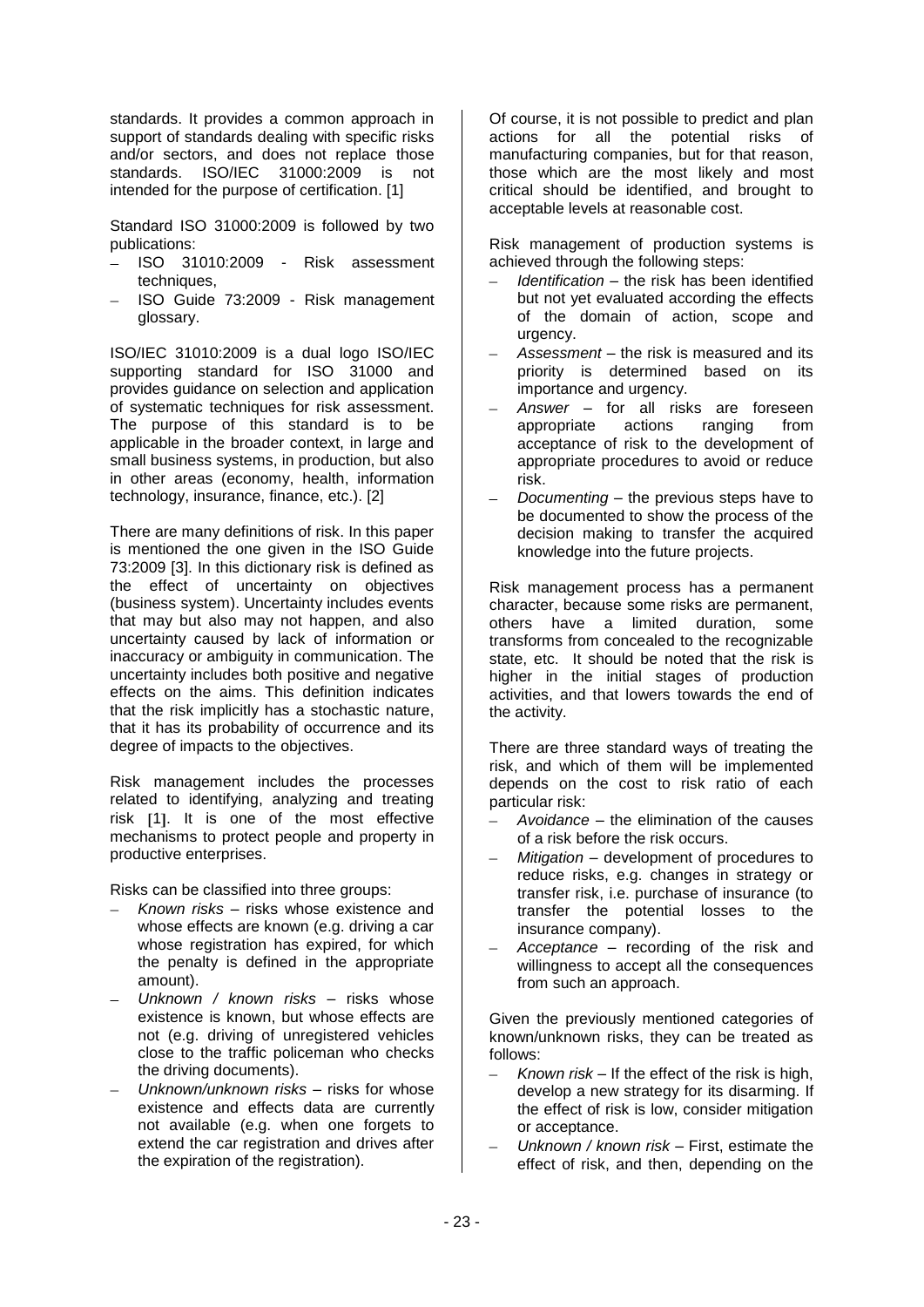assessment of hazards, implement strategies that are applied for known risks.

*Unknown / unknown risk* – Since the occurrence and effects of these risks cannot be predicted, it is necessary to consider the possibility of increasing the project budget for a certain percentage, so it can solve unforeseen situations.

Risk management in general, and in particular in manufacturing companies, is of very dynamic matter. As a consequence, every company should define its own approach to risk management, with the constructive application of standard procedures. It should be noted that there are no appropriate economic models to assess the benefits of the marginal risk reduction, as opposed to investing in its avoidance or reduction. One of the problems of risk management in manufacturing companies is also the lack of acceptable system measures, which would enable managers and analysts to adequately assess risks and identify resources to ensure their reduction or elimination. Therefore, the risk management is very complex, especially in complex manufacturing organizations. That job is permanent, and the number of officers who will deal with it is a matter of assessment of each manufacturing organization.

## *INFORMATION SECURITY*

One of the most important tasks is to protect information. There are different ways to perform this task, but a company can get a lot of useful information from ISO27001 standard. This standard is an information technology security management processes standard which specifies the requirements for establishing, implementing, operating, monitoring, reviewing, maintaining and improving documented ISMS within the context of the organization's overall business risks. It specifies requirements for the implementation of security controls customized to the needs of individual organizations or parts thereof. [9]

At the time of its creation, it was said that the ISO27001 was developed to provide a model for establishing, implementing and improving an information security management system. ISO27001 uses a risk-based approach. It is independent from the applied technology. It has six parts, and includes a definition of security policy. ISO27001 defines the scope of the ISMS and conduction of a risk assessment procedure. In addition, management of identified risks must also be a factor as well as selection of control objectives and the controls

that need to be implemented. At the end, statement of applicability also must be prepared. In today's conditions of industry exchanges and doing businesses, not every company has proven to be at par with the others. By fulfilling ISO 27000 demands, it is to believe that a company does business on the highest level and that is certainly a cut above the others.

ISO 27001 can help with [8]:

- minimizing the risk of privacy and security  $\equiv$ breaches,
- demonstrating due diligence for compliance with privacy laws,
- defining the security process,
- creating security objectives and requirements,
- cost-effectively managing security risks,
- ensuring the organization's security objectives are met by providing a roadmap for managing requirements,
- complying with government, industry and other regulations.
- providing a uniform platform to show customers and partners how information is secured,
- determining the extent of compliance with corporate directives and government policies.

One of the best benefits that are received from implementing the ISO27001 is avoiding specific security objectives such as threats vulnerabilities such as theft, terrorism, misuse of information and a viral attack. This is extremely important to any organization where any of the said factors can be applicable. For example, if a business has a computer network that is hacked or has had a virus uploaded to it, it could lose all the information in the network which is very detrimental to the operations of the business. [10]

One can put the question about importance and necessity of company's certification with ISO 27001, but there are many benefits when it comes to being certified with this industry standard. First of all, business continuity or the continued operations of business is insured through legal compliance and avoiding future security failure issues as well as concerns. In addition, the company can expect that their customers will be satisfied with the fact that their information will never be threatened by hackers or vagrants. When the company is certified, this will give its business or organization increased credibility by showing that the company is indeed within the industries' related standards.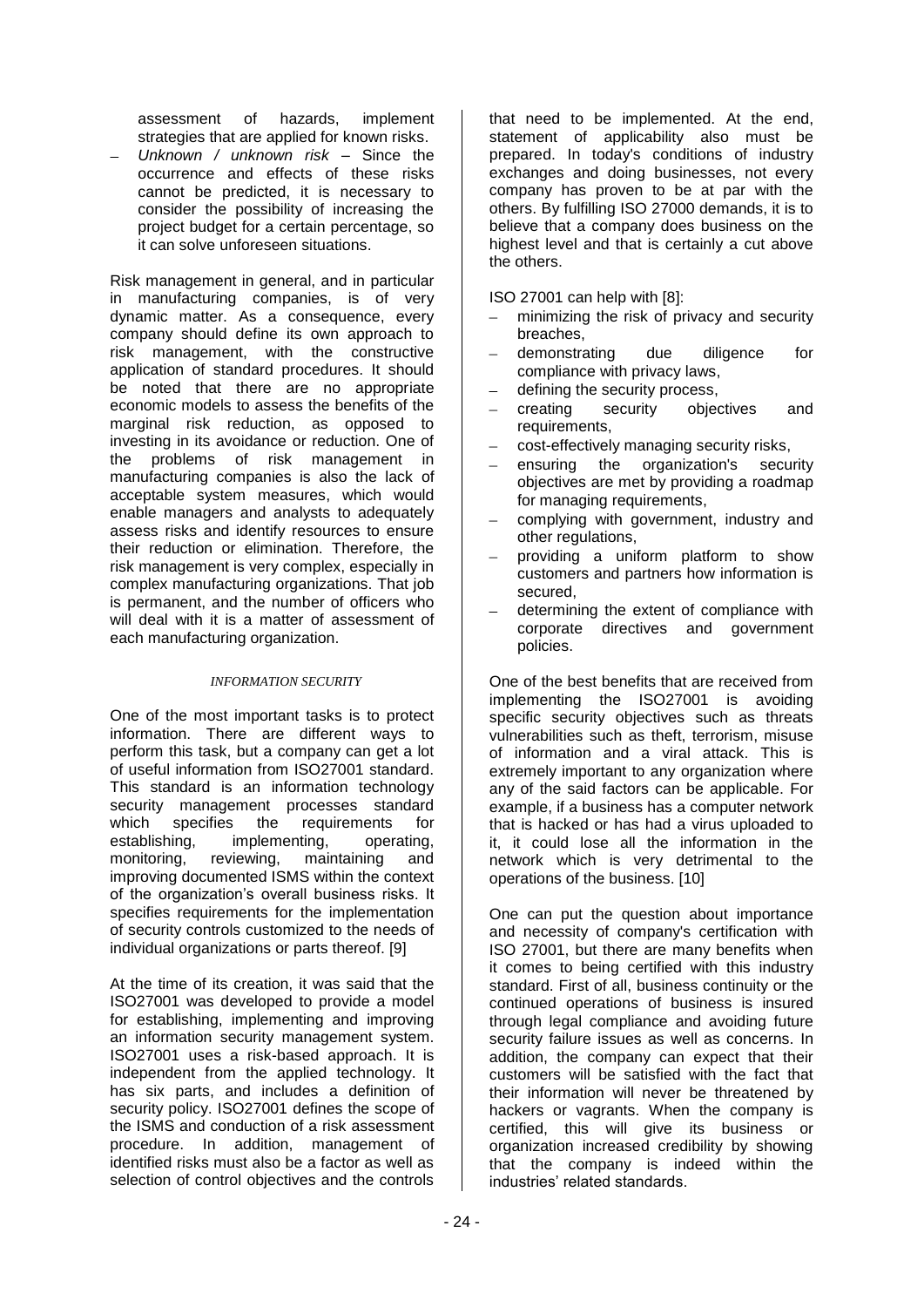At last, it is quite difficult to acquire more clients in nowadays economy. A good recommendation for potential clients is if an organization, that they are looking into, has an ISO certification. By having ISO 27001 certificate, the company assures clients that it works compliant with the standards and that intends to do its business for a long time. To get ISO 27001 certificate, a company must firstly pass through the process of registration. At the beginning it may seem difficult to proceed with the registration process, but there is not much to do if a company fulfils all the requirements and has the things that are needed for it's doing business.

If a company seeks independent certification and audit for the ISO27001, there are three phases that should be passed. At the beginning, company has to expect a visit from the auditor. The auditor has to confirm that the<br>organization is prepared for further organization is prepared for further assessment. This step includes checking for compliance, and the report making. In this report will be registered each noncompliance or even potential for noncompliance. The second phase involves a visit of the auditor to confirm that the management system is fully compliant the requirements of ISO27001. The auditor has to document that the entire system is complying with the standard. He will thoroughly check everything so he can report about any of the noncompliance and any potential for non-compliance. In the third phase, a periodic visits from the auditor will take a place, allowing to the auditor to be sure that the company continues to do business within the industry's standards and that there is no any noncompliance.

A lot of large corporations are now trying to get ISO certificate. If company has foreign clients, and can show ISO certificate, the other party can be assured of the company's credibility. If an organization shows a sign of noncompliance, certification will not be granted. This is good recommendation to the current and potential clients.

ISO 27001 is created for the purpose of certification. When company established its ISMS that suits to the organization's needs and meets the ISO 27001 requirements, it can ask external auditor to audit its system. If auditor finds no noncompliance, the company can get an official certificate that the company's ISMS meets the ISO 27001 requirements.

A company can use ISO 27001 as a help to establish the information security management system (ISMS).

ISO 27001 uses the process approach and the Plan-Do-Check-Act (PDCA) model on the following way:

- *PLAN –* Section 4 expects the company to plan the establishment of the organization's ISMS,
- *DO –* Section 5 expects the company to implement, operate, and maintain the ISMS,
- *CHECK –* Sections 6 and 7 expect the company to monitor, measure, audit, and review its ISMS,
- *ACT* Section 8 expects the company to take corrective and preventive actions and continually improve its ISMS.

Since ISO IEC has used a PDCA model to organize the ISO IEC 27001 standard, it is conveniently designed to facilitate system development. If company follows the five general steps (sections 4 to 8) that make up the standard, company will automatically develop comprehensive ISMS. According to ISO IEC 27001, the company must meet every requirement (specified in clauses 4, 5, 6, 7, and 8) if it wish to claim that its ISMS complies with the standard. [11]

## *MANAGING FOR ENTERPRISE SECURITY*

Making security is one of the main business tasks. As the organizations' understanding about security growing, they look for new techniques and technologies to manage security. Enterprise security management (ESM) is a fast growing discipline that aims to help organizations in their quest for a better approach to security. Today's trends focus on shifting to the point of view where managing security is a core competency instead of an extension of information technology. This means a new approach where security is used to achieve the company's goals and that it is used that company become more resilient.

The practice of security is viewed now as all activities that keep the company's productive elements free from harm or disruption. Protected technology, people and assets can better perform their intended functions and the organization can much easier accomplish its mission. Company cannot separate security from its other goals.

In developing the ESM approach, the team is concentrating its efforts on several key processes [6]: